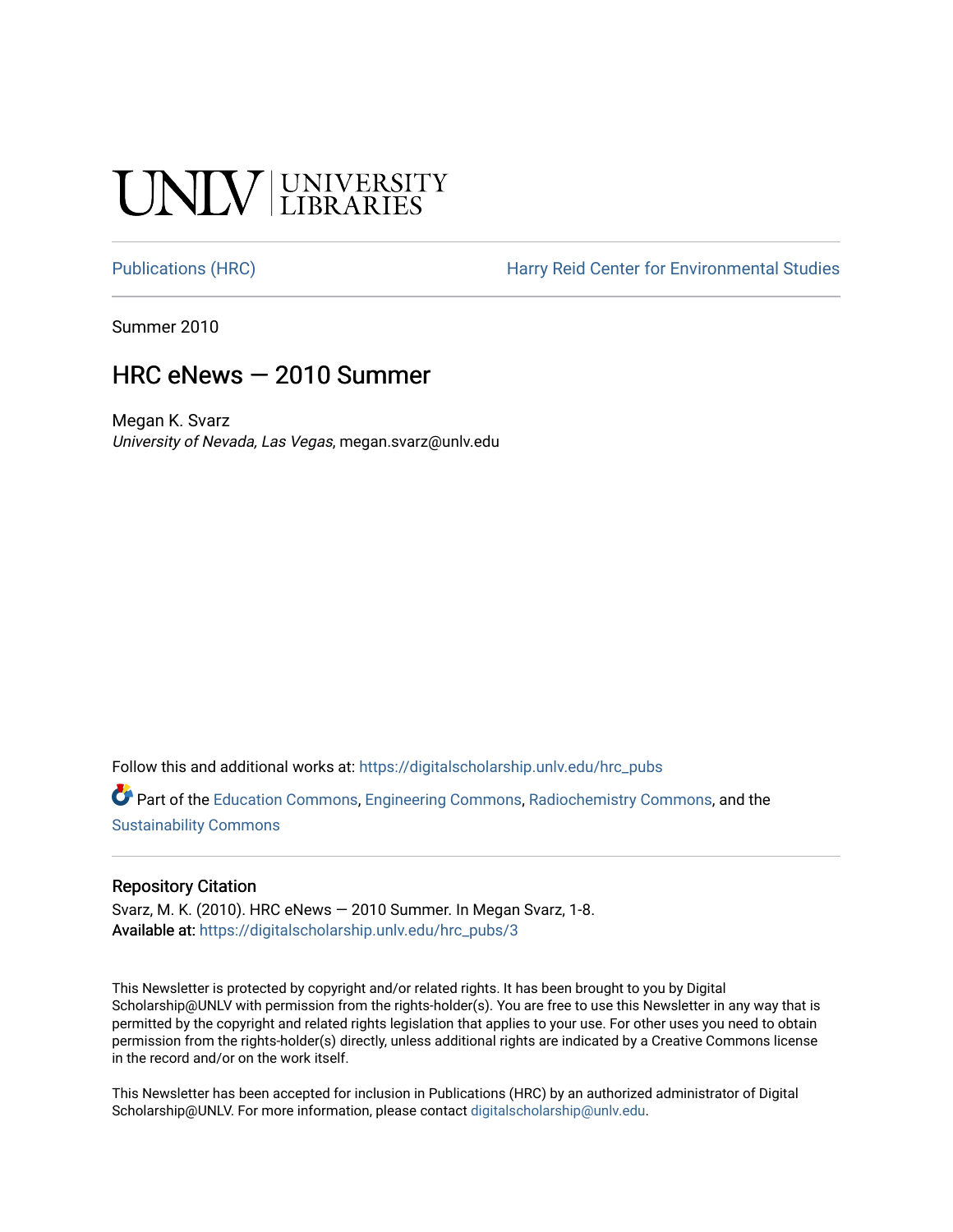# HARRY REID<br>CENTER **HRC eNew ws — 2010 Su ummer**

#### **..:::ACCOM MPLISHMENT TS/ANNOUN CEMENTS:::.. .**

Melanie Coffee will be leaving the museum to pursue a master's degree in museum studies. She has been a part of the museum team since May 2008 and will be greatly missed. We wish her well in all her future endeavors. Melanie's last day will be Aug. 12.

-------------<br>. •••••••••••••••••• ‐‐‐‐‐‐‐‐‐‐‐‐‐‐‐‐‐‐ ‐‐‐‐‐‐‐‐‐‐‐‐‐‐‐‐‐‐ ------------------<br>-‐‐‐‐‐‐‐‐‐‐‐‐‐‐‐‐‐‐ -----------------<br>-‐‐‐‐‐‐‐‐‐‐‐‐‐

The HRC Nuclear Materials Group (leader **Dr. Thomas Hartmann**) provided a crucial contribution to a joint publication with Idaho National Laboratory: Thermo-physical properties of DU-10 wt.% Mo alloys by Douglas E. Burkes a,\*, Cynthia A. Papesch a, Andrew P. Maddison a, Thomas Hartmann b, Francine J. Rice a, Journal of Nuclear Materials 403 (2010) 160-166.

Abstract: Low-enriched uranium alloyed with 10 wt.% molybdenum is under consideration by the Global Threat Reduction Initiative reactor convert program as a very high-density fuel to enable the conversion of highperformance research reactors away from highly enriched uranium fuels. As with any fuel development program, the thermo-physical properties of the fuel as a function of temperature are extremely important and must be well characterized in order to effectively model and predict fuel behavior under normal and off-normal irradiation conditions. For the alloy system under investigation, the available thermo-physical property data is relatively inconsistent and often lacks appropriate explanation. Available literature on this alloy system comes mainly from studies done during the 1960s and 1970s, and often does not include sufficient information on fabrication history or conditions to draw conclusions for the current application. The current paper has investigated specific heat capacity, coefficient of linear thermal expansion, density, and thermal diffusivity that were then used to calculate alloy thermal conductivity as a function of temperature. The data obtained from this investigation was compared with available literature on similar U-Mo alloys and in most cases are in good agreement. A link to the full article may be found here: http://tinyurl.com/28r74bf

-------------<br>. •••••••••••••••••• ‐‐‐‐‐‐‐‐‐‐‐‐‐‐‐‐‐‐ ‐‐‐‐‐‐‐‐‐‐‐‐‐‐‐‐‐‐ ------------------<br>-‐‐‐‐‐‐‐‐‐‐‐‐‐‐‐‐‐‐ -----------------<br>-‐‐‐‐‐‐‐‐‐‐‐‐‐

A. Wright, P. Paviet-Hartmannn, Review of Physical and Chemical Properties of Tributyl Phosphate/Diluent/Nitric Acid Systems, Separation Science and Technology, 45: 1-10, 2010, accepted for publication Method for online process monitoring for use in solvent extraction and actinide separations, Warburton, Smith, KRC, was accepted for publication in the September issue of Sci. Tech. *Microstructural Evolution in Irradiated Uranium-Bearing Delta-phase Oxides A6U1O12, LANL(Ming,* Valdez, Wang, Dickerson, Uberuaga) and UNLV collaboration (Holliday, KRC) accepted for publication in *J. Nucl. M Mat.*

-------------<br>-<mark>.................</mark> ‐‐‐‐‐‐‐‐‐‐‐‐‐‐‐‐‐‐ <mark>.................</mark> <mark>.................</mark> ‐‐‐‐‐‐‐‐‐‐‐‐‐‐‐‐‐‐ <mark>-----------------</mark> ‐‐‐‐‐‐‐‐‐‐‐‐‐

Award funding has been received from NASA in the amount of \$750,000 to begin Oct. 1, 2010. The project is called "Efficient thermal management and temperature amplification for lunar based systems," and participants include Jian Ma and Yitung Chen.

-------------<br>. •••••••••••••••••• ‐‐‐‐‐‐‐‐‐‐‐‐‐‐‐‐‐‐ ‐‐‐‐‐‐‐‐‐‐‐‐‐‐‐‐‐‐ ------------------<br>-‐‐‐‐‐‐‐‐‐‐‐‐‐‐‐‐‐‐ -----------------<br>-‐‐‐‐‐‐‐‐‐‐‐‐‐

**Jamie Warburton** won first place in the Fuel Cycle Paper Competition in the Nuclear Material and Control Instrumentation Division at ANS! Amber Wright got third place in the Innovations in Fuel Cycle Research Award program under the Fuel Separations and Waste Forms subject area. Way to go, Jamie and Amber!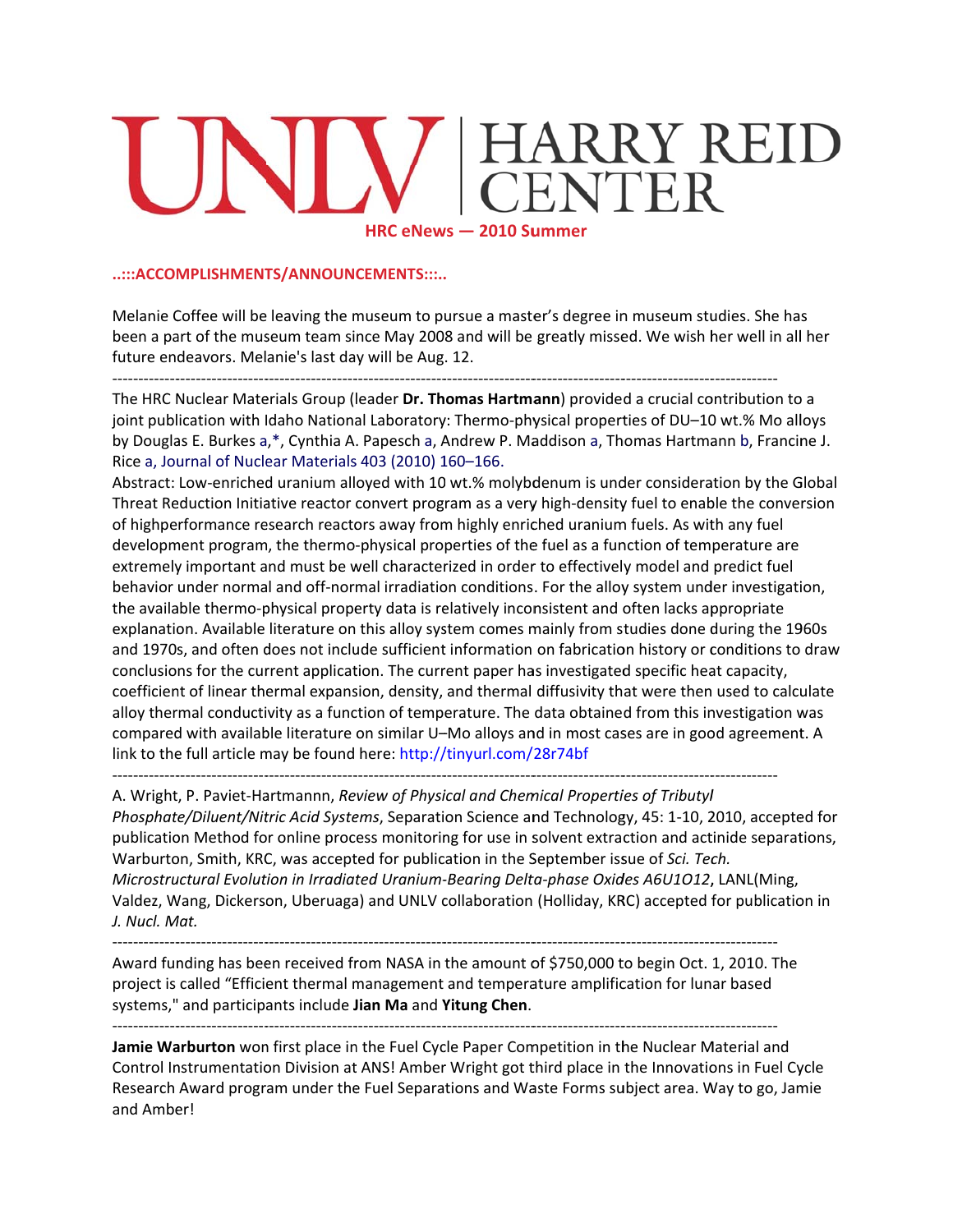‐‐‐‐‐‐‐‐‐‐‐‐‐‐‐‐‐‐‐‐‐‐‐‐‐‐‐‐‐‐‐‐‐‐‐‐‐‐‐‐‐‐‐‐‐‐‐‐‐‐‐‐‐‐‐‐‐‐‐‐‐‐‐‐‐‐‐‐‐‐‐‐‐‐‐‐‐‐‐‐‐‐‐‐‐‐‐‐‐‐‐‐‐‐‐‐‐‐‐‐‐‐‐‐‐‐‐‐‐‐‐‐‐‐‐‐‐‐‐‐‐‐‐‐‐‐‐ **Al Sattelberger** was recently named fellow of the American Chemical Society. Congratulations, Al!

‐‐‐‐‐‐‐‐‐‐‐‐‐‐‐‐‐‐‐‐‐‐‐‐‐‐‐‐‐‐‐‐‐‐‐‐‐‐‐‐‐‐‐‐‐‐‐‐‐‐‐‐‐‐‐‐‐‐‐‐‐‐‐‐‐‐‐‐‐‐‐‐‐‐‐‐‐‐‐‐‐‐‐‐‐‐‐‐‐‐‐‐‐‐‐‐‐‐‐‐‐‐‐‐‐‐‐‐‐‐‐‐‐‐‐‐‐‐‐‐‐‐‐‐‐‐‐ **Wendy Pemberton, Dave Hatchett**, and **Ken Czerwinski** announce that their patent application for *Method for forming U metal in RTIL* is complete!

‐‐‐‐‐‐‐‐‐‐‐‐‐‐‐‐‐‐‐‐‐‐‐‐‐‐‐‐‐‐‐‐‐‐‐‐‐‐‐‐‐‐‐‐‐‐‐‐‐‐‐‐‐‐‐‐‐‐‐‐‐‐‐‐‐‐‐‐‐‐‐‐‐‐‐‐‐‐‐‐‐‐‐‐‐‐‐‐‐‐‐‐‐‐‐‐‐‐‐‐‐‐‐‐‐‐‐‐‐‐‐‐‐‐‐‐‐‐‐‐‐‐‐‐‐‐‐

On July 7, **Paula Garrett** presented to the Master Gardeners of Southern Nevada's monthly meeting on how to create a wildlife backyard habitat. Paula also discussed her yard and winning the 2009 SNWA Landscape Award in Wildlife Habitat.

‐‐‐‐‐‐‐‐‐‐‐‐‐‐‐‐‐‐‐‐‐‐‐‐‐‐‐‐‐‐‐‐‐‐‐‐‐‐‐‐‐‐‐‐‐‐‐‐‐‐‐‐‐‐‐‐‐‐‐‐‐‐‐‐‐‐‐‐‐‐‐‐‐‐‐‐‐‐‐‐‐‐‐‐‐‐‐‐‐‐‐‐‐‐‐‐‐‐‐‐‐‐‐‐‐‐‐‐‐‐‐‐‐‐‐‐‐‐‐‐‐‐‐‐‐‐‐

HRC Associate Executive Director **Anthony Hechanova** has accepted a new position as head of the Nuclear Technology Division at the Institute of Applied Technology — Polytechnic Academy in Abu Dhabi, United Arab Emirates (UAE). The Institute of Applied Technology was founded through royal decree in 2005 to create a world‐class Career Technical Education in English at the secondary and tertiary levels that will produce the scientists, engineers, and technicians needed for the UAE to build a knowledge‐based economy. Dr. Hechanova joined the Harry Reid Center for Environmental Studies in 1995 and was the founding director of the Nuclear Science and Technology Division in 2001. He played a significant role in supporting two new academic programs at UNLV: the Ph.D. Program in Radiochemistry and the M.S. Program in Materials and Nuclear Engineering. Today, much of the academic infrastructure supporting these two programs was funded through programs managed by Dr. Hechanova.

‐‐‐‐‐‐‐‐‐‐‐‐‐‐‐‐‐‐‐‐‐‐‐‐‐‐‐‐‐‐‐‐‐‐‐‐‐‐‐‐‐‐‐‐‐‐‐‐‐‐‐‐‐‐‐‐‐‐‐‐‐‐‐‐‐‐‐‐‐‐‐‐‐‐‐‐‐‐‐‐‐‐‐‐‐‐‐‐‐‐‐‐‐‐‐‐‐‐‐‐‐‐‐‐‐‐‐‐‐‐‐‐‐‐‐‐‐‐‐‐‐‐‐‐‐‐‐

**Mr. Paul Seidler** has been appointed acting program manager of the UNLV Transmutation Research Program. Seidler is president of Robison/Seidler, a Nevada‐based company that has been providing strategic planning, policy, and government relations services in the energy, water, public lands, nuclear, and facility‐siting fields since 1992. Throughout his career, he has been frequently called upon to resolve technical‐based crisis situations across the country. His client list includes top corporations, universities, and a wide range of government agencies and trade associations. Seidler also serves as executive director of the Nevada Alliance for Defense, Energy, and Business, a member‐based association that supports technology-oriented economic development in Southern Nevada. He holds a master's degree from the University of Chicago Irving B. Harris School of Public Policy and is an expert in the fields of nuclear and renewable energy and the transportation of spent nuclear fuel. He previously served as senior director at the Nuclear Energy Institute (NEI), the trade association for the nuclear industry based in Washington, D.C., and was manager of Government Affairs for Science Applications International Corporation. He and his wife, Bridget, and four children have been residents of Henderson, Nev., since 1989. Seidler has many interests, including coaching and officiating youth and adult sports and playing competitive volleyball, and he is a budding contemporary artist.

‐‐‐‐‐‐‐‐‐‐‐‐‐‐‐‐‐‐‐‐‐‐‐‐‐‐‐‐‐‐‐‐‐‐‐‐‐‐‐‐‐‐‐‐‐‐‐‐‐‐‐‐‐‐‐‐‐‐‐‐‐‐‐‐‐‐‐‐‐‐‐‐‐‐‐‐‐‐‐‐‐‐‐‐‐‐‐‐‐‐‐‐‐‐‐‐‐‐‐‐‐‐‐‐‐‐‐‐‐‐‐‐‐‐‐‐‐‐‐‐‐‐‐‐‐‐‐ **Rebecca Paulson** has accepted a programming position with the UNLV purchasing department. Rebecca began working at the Barrick Museum in September 2001, programming databases and assisting with web administration. In February 2006, she started to work as an administrative assistant to Tony Hechanova. In January 2009, she accepted a position with Craig Palmer to provide ecological programming support. We wish her well in her new position and hope she has some time to drop by to see us on occasion, particularly if she brings by her new baby son, Corwin!

The XPS machine has been relocated to the HRC and installed. Initial samples can be run. Currently, it is not set up to do radioactive samples, but plans to implement appropriate methodologies to do that are under way.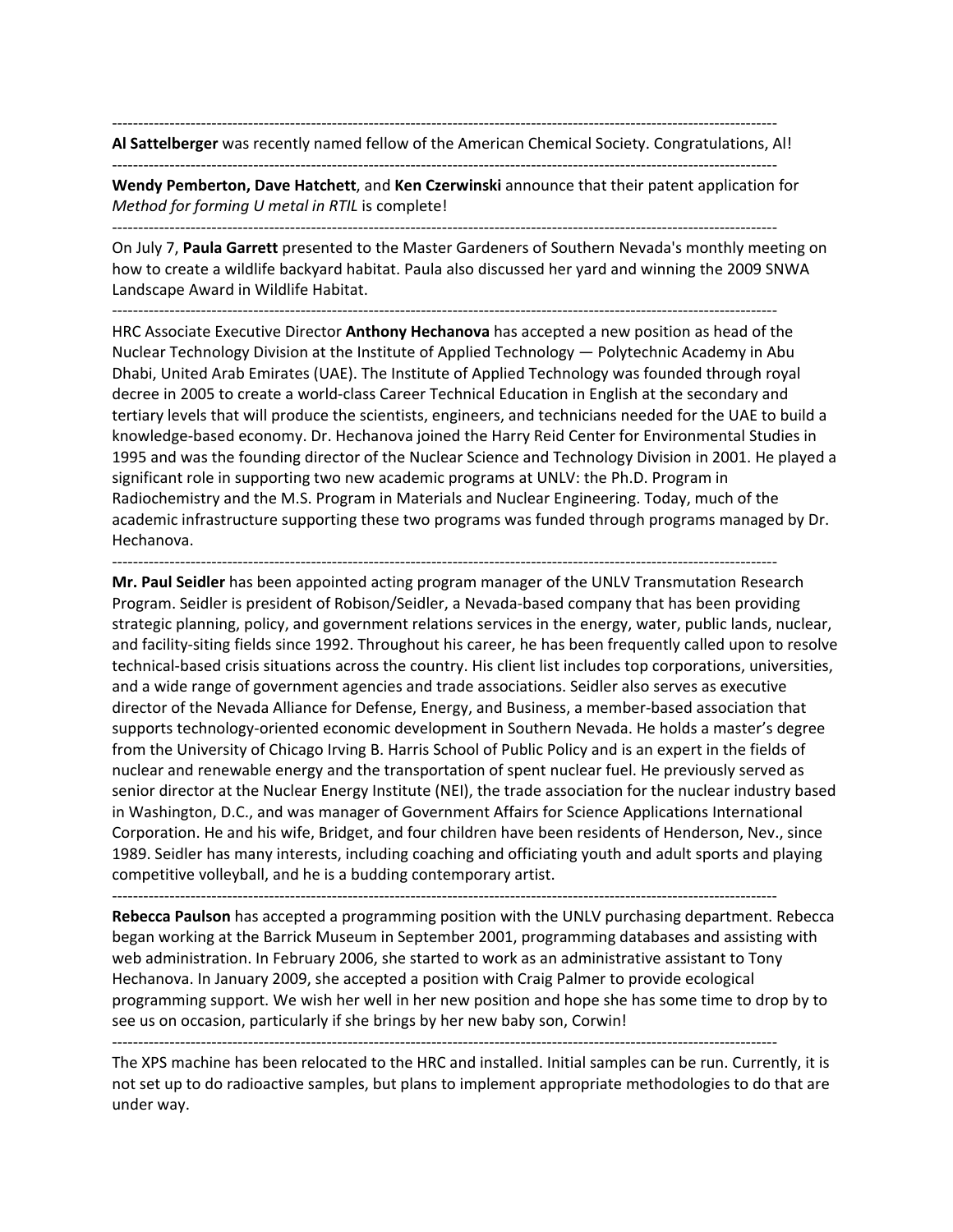‐‐‐‐‐‐‐‐‐‐‐‐‐‐‐‐‐‐‐‐‐‐‐‐‐‐‐‐‐‐‐‐‐‐‐‐‐‐‐‐‐‐‐‐‐‐‐‐‐‐‐‐‐‐‐‐‐‐‐‐‐‐‐‐‐‐‐‐‐‐‐‐‐‐‐‐‐‐‐‐‐‐‐‐‐‐‐‐‐‐‐‐‐‐‐‐‐‐‐‐‐‐‐‐‐‐‐‐‐‐‐‐‐‐‐‐‐‐‐‐‐‐‐‐‐‐‐ UNLV researchers **Oliver Hemmers** (Co‐PI), Kyle Bowen, **Wayne Stolte** (Co‐PI), Iraida Demchenko, and Dennis Lindle (PI) are studying a new form of linear dichroism. Their research shows a difference in the angular distribution patterns of photoelectrons between the two chiral enantiomers of camphor. This difference is attributed to a new chiral nondipole parameter. With this first measurement, a new form of linear dichroism has been identified. Additional collaborators are from the California Institute of Technology, Lawrence Berkeley National Laboratory, Rayonnement University in France, Institute of Physics in Poland, and Uppsala University in Sweden. First research results are presented at the Division of Atomic Molecular and Optical Physics American Physical Society 2010 Conference. Additionally, this research is part of a National Science Foundation funded research program, titled "Geometrical and Dynamical Effects in X‐ray Interactions with Molecules." The NSF funding was recently extended in the amount of \$435,000 for another three‐year period. Including this new funding period, the total funding period now totals 19 consecutive years of funding to promote this research program.

‐‐‐‐‐‐‐‐‐‐‐‐‐‐‐‐‐‐‐‐‐‐‐‐‐‐‐‐‐‐‐‐‐‐‐‐‐‐‐‐‐‐‐‐‐‐‐‐‐‐‐‐‐‐‐‐‐‐‐‐‐‐‐‐‐‐‐‐‐‐‐‐‐‐‐‐‐‐‐‐‐‐‐‐‐‐‐‐‐‐‐‐‐‐‐‐‐‐‐‐‐‐‐‐‐‐‐‐‐‐‐‐‐‐‐‐‐‐‐‐‐‐‐‐‐‐‐

‐‐‐‐‐‐‐‐‐‐‐‐‐‐‐‐‐‐‐‐‐‐‐‐‐‐‐‐‐‐‐‐‐‐‐‐‐‐‐‐‐‐‐‐‐‐‐‐‐‐‐‐‐‐‐‐‐‐‐‐‐‐‐‐‐‐‐‐‐‐‐‐‐‐‐‐‐‐‐‐‐‐‐‐‐‐‐‐‐‐‐‐‐‐‐‐‐‐‐‐‐‐‐‐‐‐‐‐‐‐‐‐‐‐‐‐‐‐‐‐‐‐‐‐‐‐‐

Lincoln County Archaeological Initiative, Round 3, Bureau of Land Management grant program. Project: Inventory and Evaluation of Four Historic Cemeteries in Lincoln County, Nev. Amount of award: \$47,950. Lincoln County Archaeological Initiative, Round 3, Bureau of Land Management grant program. Project: Lincoln County Archaeological Collections Inventory and Upgrade. Amount of award: \$106,000.

**Sherry Faye**, **Amber Wright**, and **Tom O'Dou** have satisfactorily completed their comprehensive exam

and have advanced to candidacy in the Radiochemistry Ph.D. program. ‐‐‐‐‐‐‐‐‐‐‐‐‐‐‐‐‐‐‐‐‐‐‐‐‐‐‐‐‐‐‐‐‐‐‐‐‐‐‐‐‐‐‐‐‐‐‐‐‐‐‐‐‐‐‐‐‐‐‐‐‐‐‐‐‐‐‐‐‐‐‐‐‐‐‐‐‐‐‐‐‐‐‐‐‐‐‐‐‐‐‐‐‐‐‐‐‐‐‐‐‐‐‐‐‐‐‐‐‐‐‐‐‐‐‐‐‐‐‐‐‐‐‐‐‐‐‐

**Wendy Pemberton**'s caricature has been added to the wall of radiochemistry program graduates.

‐‐‐‐‐‐‐‐‐‐‐‐‐‐‐‐‐‐‐‐‐‐‐‐‐‐‐‐‐‐‐‐‐‐‐‐‐‐‐‐‐‐‐‐‐‐‐‐‐‐‐‐‐‐‐‐‐‐‐‐‐‐‐‐‐‐‐‐‐‐‐‐‐‐‐‐‐‐‐‐‐‐‐‐‐‐‐‐‐‐‐‐‐‐‐‐‐‐‐‐‐‐‐‐‐‐‐‐‐‐‐‐‐‐‐‐‐‐‐‐‐‐‐‐‐‐‐

The Nuclear Forensics Summer School ended June 18. The school was a joint program with Los Alamos National Laboratory, Livermore National Laboratory, University of Nevada Las Vegas, and Washington State University. Ten participants from across the United States attended. The goal of the summer program was to develop, initiate, and implement a comprehensive, experimental, hands‐on training curriculum in topics essential to nuclear forensics as a means of attracting students to pursue graduate studies in technical fields relevant to nuclear forensics. More information about the radiochemistry program can be found at http://radchem.nevada.edu/.

**Dr. Ken Czerwinski** was promoted to full professor effective July 1, 2010!

‐‐‐‐‐‐‐‐‐‐‐‐‐‐‐‐‐‐‐‐‐‐‐‐‐‐‐‐‐‐‐‐‐‐‐‐‐‐‐‐‐‐‐‐‐‐‐‐‐‐‐‐‐‐‐‐‐‐‐‐‐‐‐‐‐‐‐‐‐‐‐‐‐‐‐‐‐‐‐‐‐‐‐‐‐‐‐‐‐‐‐‐‐‐‐‐‐‐‐‐‐‐‐‐‐‐‐‐‐‐‐‐‐‐‐‐‐‐‐‐‐‐‐‐‐‐‐

The U.S. Energy Department on Thursday awarded two UNLV research programs \$1.45 million in grants. The works of chemist **Paul Forster** and engineers **Jian Ma** and **Yingtao Jiang** are among 42 research programs nationwide to receive money from the Nuclear Energy University Program. The grants are aimed at boosting the efficiency of power plants and environmental protection in the industry and at solving key problems in nuclear waste reprocessing. You may read more in the *Las Vegas Sun*: http://www.lasvegassun.com/news/2010/may/25/unlv‐researchers‐takerole‐ boost‐not‐undermine‐nuc/

‐‐‐‐‐‐‐‐‐‐‐‐‐‐‐‐‐‐‐‐‐‐‐‐‐‐‐‐‐‐‐‐‐‐‐‐‐‐‐‐‐‐‐‐‐‐‐‐‐‐‐‐‐‐‐‐‐‐‐‐‐‐‐‐‐‐‐‐‐‐‐‐‐‐‐‐‐‐‐‐‐‐‐‐‐‐‐‐‐‐‐‐‐‐‐‐‐‐‐‐‐‐‐‐‐‐‐‐‐‐‐‐‐‐‐‐‐‐‐‐‐‐‐‐‐‐‐

An article featuring **Ken Czerwinski, Ed Mausolf, Erik Johnstone**, and the radiochemistry group appeared in a recent edition of the *LVRJ*. The article discusses the groups' research efforts in reprocessing nuclear fuel. You may read the article here:

‐‐‐‐‐‐‐‐‐‐‐‐‐‐‐‐‐‐‐‐‐‐‐‐‐‐‐‐‐‐‐‐‐‐‐‐‐‐‐‐‐‐‐‐‐‐‐‐‐‐‐‐‐‐‐‐‐‐‐‐‐‐‐‐‐‐‐‐‐‐‐‐‐‐‐‐‐‐‐‐‐‐‐‐‐‐‐‐‐‐‐‐‐‐‐‐‐‐‐‐‐‐‐‐‐‐‐‐‐‐‐‐‐‐‐‐‐‐‐‐‐‐‐‐‐‐‐

http://www.lvrj.com/news/unlv-researchers-seeking-ways-to-reprocess-nuclear-fuel-93914284.html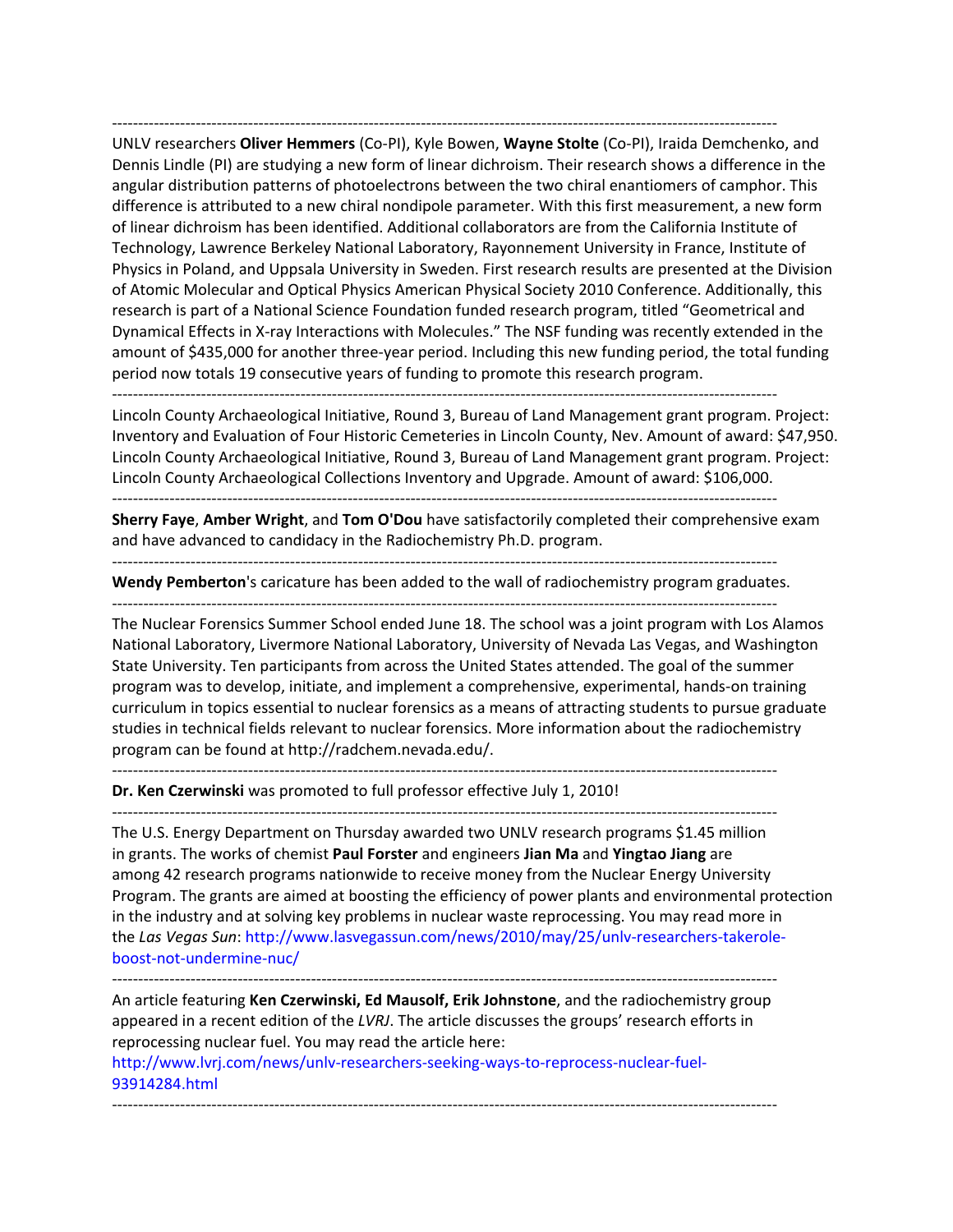For the next four weeks, the UNLV Radiochemistry program is hosting the Nuclear Forensics Summer School. The school started Monday, May 24, 2010, and has 10 students from all over the United States. The school was developed by Los Alamos National Laboratory; Livermore National Laboratory; University of Nevada, Las Vegas; and Washington State University. The goal of the summer program is to develop, initiate, and implement a comprehensive, experimental, hand‐on training curriculum in topics essential to nuclear forensics as a means of attracting students to pursue graduate studies in technical fields relevant to nuclear forensics. A link to the summer school information is on the UNLV Radiochemistry website: radchem.nevada.edu

‐‐‐‐‐‐‐‐‐‐‐‐‐‐‐‐‐‐‐‐‐‐‐‐‐‐‐‐‐‐‐‐‐‐‐‐‐‐‐‐‐‐‐‐‐‐‐‐‐‐‐‐‐‐‐‐‐‐‐‐‐‐‐‐‐‐‐‐‐‐‐‐‐‐‐‐‐‐‐‐‐‐‐‐‐‐‐‐‐‐‐‐‐‐‐‐‐‐‐‐‐‐‐‐‐‐‐‐‐‐‐‐‐‐‐‐‐‐‐‐‐‐‐‐‐‐‐

Since the HRC acquired its accreditation to teach the new EPA renovation rule, **Kathy Lauckner** has trained over 1,000 workers to be aware of the rule and the methods of working lead‐safe while renovating pre‐1978 housing and school facilities. The new requirements have been met with mixed reviews, but in general, the work force understands the need for the education and is very thankful that the HRC is involved and offers the training across the western region. Kathy is traveling to Oklahoma in July to address a congregation of lawyers and housing officials to bring them up to date on the new requirements and to help them establish a training coalition. Recently, there has been some opposition in the U.S. Senate to this new rule, and Kathy has asked Senator Reid to vote against the amendment circulating that would postpone the enforcement of this rule by the EPA. This law is long overdue, and the senator has been a strong advocate for lead safety.

The Nuclear Materials Group (lead: **Dr. Hartmann**) contributed to a joint publication with INL researchers: D.E. Burkes, R. Prabhakaran, T. Hartmann, J‐F Jue, F.J. Rice: *Properties of DU‐ 10 wt.‐% Mo alloys subjected to various post rolling heat treatment*. Nuclear Engineering and Design (240), 1332‐1339, (2010).

‐‐‐‐‐‐‐‐‐‐‐‐‐‐‐‐‐‐‐‐‐‐‐‐‐‐‐‐‐‐‐‐‐‐‐‐‐‐‐‐‐‐‐‐‐‐‐‐‐‐‐‐‐‐‐‐‐‐‐‐‐‐‐‐‐‐‐‐‐‐‐‐‐‐‐‐‐‐‐‐‐‐‐‐‐‐‐‐‐‐‐‐‐‐‐‐‐‐‐‐‐‐‐‐‐‐‐‐‐‐‐‐‐‐‐‐‐‐‐‐‐‐‐‐‐‐‐

‐‐‐‐‐‐‐‐‐‐‐‐‐‐‐‐‐‐‐‐‐‐‐‐‐‐‐‐‐‐‐‐‐‐‐‐‐‐‐‐‐‐‐‐‐‐‐‐‐‐‐‐‐‐‐‐‐‐‐‐‐‐‐‐‐‐‐‐‐‐‐‐‐‐‐‐‐‐‐‐‐‐‐‐‐‐‐‐‐‐‐‐‐‐‐‐‐‐‐‐‐‐‐‐‐‐‐‐‐‐‐‐‐‐‐‐‐‐‐‐‐‐‐‐‐‐‐

Research Prof. **Denis Beller** is in Idaho with students **Kimberly Clark** and **Anthony Santo Domingo** on a 10‐week Faculty‐Student Research Team project sponsored by the Advanced Test Reactor National Scientific User Facility and the Nuclear Criticality Safety Program

#### **..:::EVENTS:::..**

On Aug. 12, the Barrick Museum will participate in the annual **Mirage Educators Appreciation Day**. In this event, teachers receive information from various museums, parks, and associations on what they have to offer teachers in the way of field trips and educational resources.

‐‐‐‐‐‐‐‐‐‐‐‐‐‐‐‐‐‐‐‐‐‐‐‐‐‐‐‐‐‐‐‐‐‐‐‐‐‐‐‐‐‐‐‐‐‐‐‐‐‐‐‐‐‐‐‐‐‐‐‐‐‐‐‐‐‐‐‐‐‐‐‐‐‐‐‐‐‐‐‐‐‐‐‐‐‐‐‐‐‐‐‐‐‐‐‐‐‐‐‐‐‐‐‐‐‐‐‐‐‐‐‐‐‐‐‐‐‐‐‐‐‐‐‐‐‐‐

The second annual **Nevada Renewable Energy Consortium (NVREC) Meeting** will be held from 9 a.m. to 2 p.m. Friday, Aug. 20, in the Stan Fulton Building on the campus of UNLV (located on the southeast corner of Flamingo Road and Swenson Street). The event will focus on the current three NVREC program areas: Solar, Biomass, and Geothermal. Participants from the Nevada System of Higher Education will present their statewide ongoing and collaborative research and engineering projects during a poster session. NSHE researchers who are interested in collaborative renewable energy research partnerships within the state of Nevada are encouraged to attend. More information at http://osep.unlv.edu/nvrec/.

On Aug. 21, Paula Garrett will participate in another **Family Cactus Gardening** class at the Springs Preserve. This will be the second class Paula has co-taught on behalf of the UNLV Arboretum to educate the public about cactus and succulent gardening.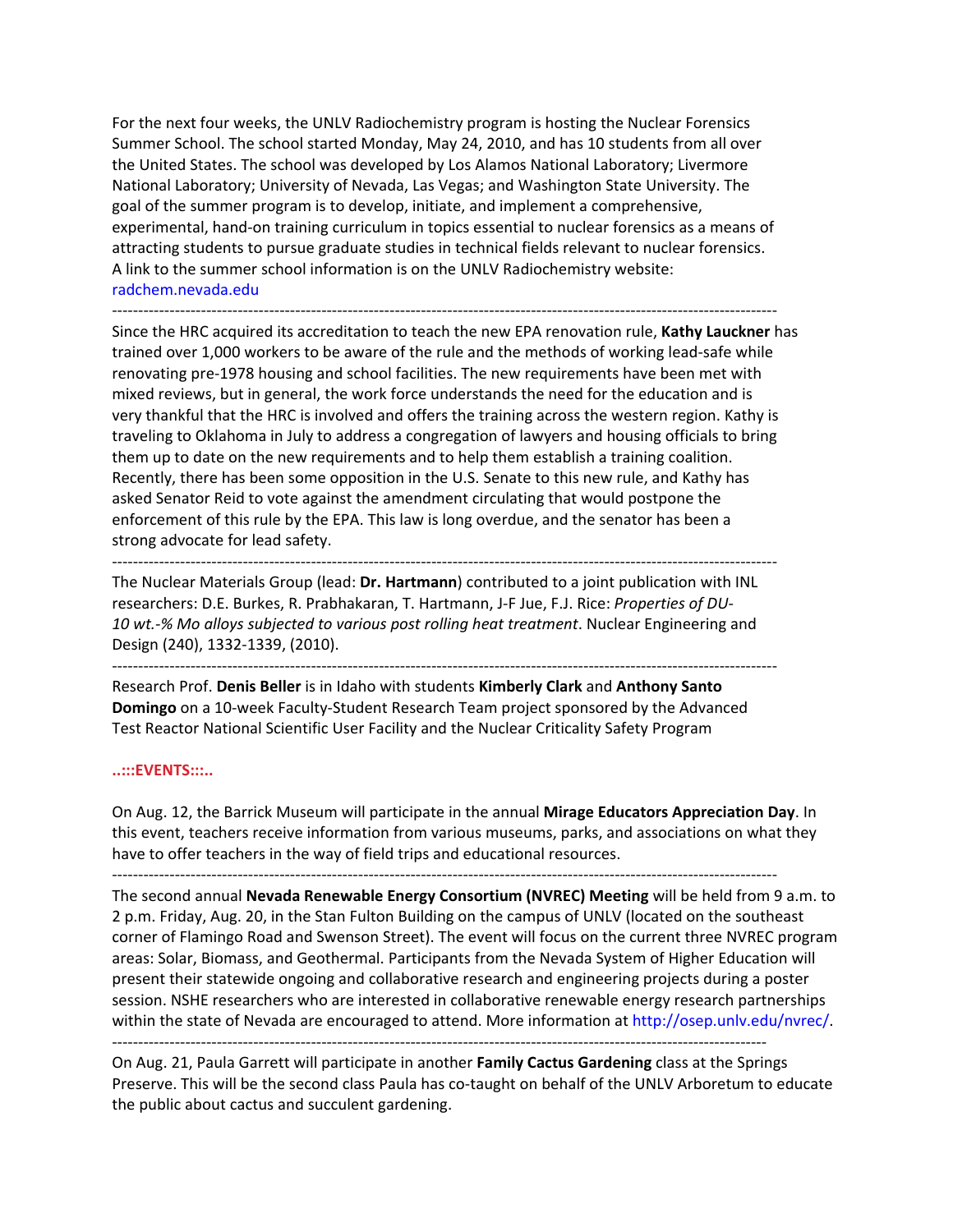#### ‐‐‐‐‐‐‐‐‐‐‐‐‐‐‐‐‐‐‐‐‐‐‐‐‐‐‐‐‐‐‐‐‐‐‐‐‐‐‐‐‐‐‐‐‐‐‐‐‐‐‐‐‐‐‐‐‐‐‐‐‐‐‐‐‐‐‐‐‐‐‐‐‐‐‐‐‐‐‐‐‐‐‐‐‐‐‐‐‐‐‐‐‐‐‐‐‐‐‐‐‐‐‐‐‐‐‐‐‐‐‐‐‐‐‐‐‐‐‐‐‐‐‐‐‐‐‐

#### **Monday Morning Coffee @ the Museum!**

Aug. 23 through Dec. 8, 2010 Location: Marjorie Barrick Museum Join us for FREE coffee Monday mornings.

FREE COFFEE MONDAY! Need a good cup of coffee to start the week off right? Stop by the museum 8:30 to 11:30 a.m. Mondays and enjoy some on us!

‐‐‐‐‐‐‐‐‐‐‐‐‐‐‐‐‐‐‐‐‐‐‐‐‐‐‐‐‐‐‐‐‐‐‐‐‐‐‐‐‐‐‐‐‐‐‐‐‐‐‐‐‐‐‐‐‐‐‐‐‐‐‐‐‐‐‐‐‐‐‐‐‐‐‐‐‐‐‐‐‐‐‐‐‐‐‐‐‐‐‐‐‐‐‐‐‐‐‐‐‐‐‐‐‐‐‐‐‐‐‐‐‐‐‐‐‐‐‐‐‐‐‐‐‐‐‐

#### **Welcome Back to Campus Open House**

Aug. 25, 2010

Location: Marjorie Barrick Museum

Come by and learn more about the museum.

The museum is holding a party to welcome students back to campus. We'll provide food, entertainment, and art! Come by and learn about the museum and how you can become involved. Aug. 25, 10 a.m. to 2p.m.

‐‐‐‐‐‐‐‐‐‐‐‐‐‐‐‐‐‐‐‐‐‐‐‐‐‐‐‐‐‐‐‐‐‐‐‐‐‐‐‐‐‐‐‐‐‐‐‐‐‐‐‐‐‐‐‐‐‐‐‐‐‐‐‐‐‐‐‐‐‐‐‐‐‐‐‐‐‐‐‐‐‐‐‐‐‐‐‐‐‐‐‐‐‐‐‐‐‐‐‐‐‐‐‐‐‐‐‐‐‐‐‐‐‐‐‐‐‐‐‐‐‐‐‐‐‐‐

#### **Opening Reception for Stephen Hendee's "Ice Next Time"**

Aug. 27, 2010

Location: Marjorie Barrick Museum

## **Join us for an opening reception and gallery talk with Las Vegas artist Stephen Hendee**

#### **Aug. 27, 6 to 8 p.m.**

The Ice Next Time is an exhibition of fictional post‐apocalypse textiles, clothing, and artifacts. The objects are presented with postdated interpretive panels describing the narrative arc of catastrophe, social disruption, and civilization's eventual return. Hendee said about the project, "This exhibition subverts speculative representations of the apocalypse to highlight the dependence we have on digital media, which has augmented our collective memory and experience." In our world filled with mass media entertainment, virtual communities, and instantaneous communication, this exhibition focuses the viewer to consider what it would be like to experience a world returned to direct interaction, unassisted memory, and cultural autonomy. Exhibition will be on display at the museum through Oct. 23.

‐‐‐‐‐‐‐‐‐‐‐‐‐‐‐‐‐‐‐‐‐‐‐‐‐‐‐‐‐‐‐‐‐‐‐‐‐‐‐‐‐‐‐‐‐‐‐‐‐‐‐‐‐‐‐‐‐‐‐‐‐‐‐‐‐‐‐‐‐‐‐‐‐‐‐‐‐‐‐‐‐‐‐‐‐‐‐‐‐‐‐‐‐‐‐‐‐‐‐‐‐‐‐‐‐‐‐‐‐‐‐‐‐‐‐‐‐‐‐‐‐‐‐‐‐‐‐

#### **Second‐Generation Biofuel Lecture**

Aug. 31, 2010

Location: Marjorie Barrick Museum Auditorium

Dr. Brian P. Hedlund to Lecture on Second‐Generation Biofuels

Novel thermophilic microorganisms and cellulases for improving second‐generation biofuel technologies.

Dr. Brian P. Hedlund — 7:30 to 8:30 p.m. Tuesday, Aug. 31

The current focus on the development and implementation of clean, renewable replacements for fossil fuels rivals technological challenges of recent decades, such as the race to put a man on the moon and the completion of the human genome. This presentation will cover second-generation biofuels, focusing on novel thermophilic ("heatloving") microorganisms and enzymes.

‐‐‐‐‐‐‐‐‐‐‐‐‐‐‐‐‐‐‐‐‐‐‐‐‐‐‐‐‐‐‐‐‐‐‐‐‐‐‐‐‐‐‐‐‐‐‐‐‐‐‐‐‐‐‐‐‐‐‐‐‐‐‐‐‐‐‐‐‐‐‐‐‐‐‐‐‐‐‐‐‐‐‐‐‐‐‐‐‐‐‐‐‐‐‐‐‐‐‐‐‐‐‐‐‐‐‐‐‐‐‐‐‐‐‐‐‐‐‐‐‐‐‐‐‐‐‐

#### **Algae as Biofuel Lecture**

Sept. 7, 2010

Location: Marjorie Barrick Museum Auditorium

Dr. Cushman to Lecture on Using Green Algae for Biofuel

Using Green Algae for Biofuel Production and Carbon Recycling.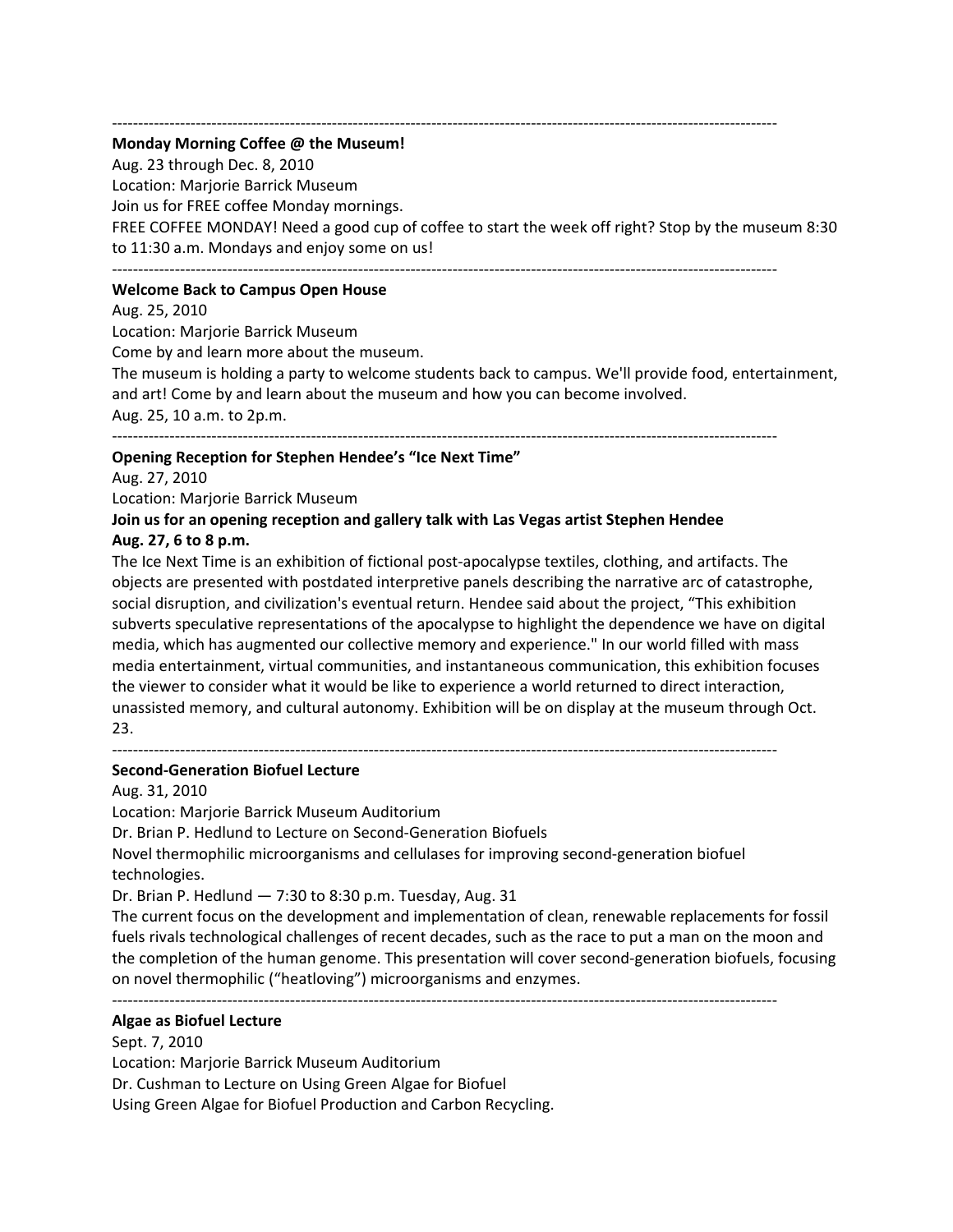Dr. John C. Cushman — 7:30 to 8:30 p.m. Tuesday, Sept. 7

Green algae are ideally suited as a nonseasonal, renewable energy resource for the arid western U.S. because they can be more productive than terrestrial crop feedstocks, can be grown on marginal lands with municipal waste in brackish or saline water unsuitable for traditional agriculture, can leverage geothermal and solar resources, and provide widespread potential for recycling of CO2 from biomass, coal, or gas — red power plants. This lecture will discuss current research methods to optimize algal production and compare production harvesting systems.

‐‐‐‐‐‐‐‐‐‐‐‐‐‐‐‐‐‐‐‐‐‐‐‐‐‐‐‐‐‐‐‐‐‐‐‐‐‐‐‐‐‐‐‐‐‐‐‐‐‐‐‐‐‐‐‐‐‐‐‐‐‐‐‐‐‐‐‐‐‐‐‐‐‐‐‐‐‐‐‐‐‐‐‐‐‐‐‐‐‐‐‐‐‐‐‐‐‐‐‐‐‐‐‐‐‐‐‐‐‐‐‐‐‐‐‐‐‐‐‐‐‐‐‐‐‐‐

The **2010 UNLV Clean Energy Forum** will take place at the Cox Pavilion Sept. 8. The event focuses on clean energy production in Nevada and the U.S. Southwest and on clean research projects nationwide. Subject matter will focus on financing, national policy, current technologies, and nuclear energy. For more information, visit http://osep.unlv.edu/energyforum/.

‐‐‐‐‐‐‐‐‐‐‐‐‐‐‐‐‐‐‐‐‐‐‐‐‐‐‐‐‐‐‐‐‐‐‐‐‐‐‐‐‐‐‐‐‐‐‐‐‐‐‐‐‐‐‐‐‐‐‐‐‐‐‐‐‐‐‐‐‐‐‐‐‐‐‐‐‐‐‐‐‐‐‐‐‐‐‐‐‐‐‐‐‐‐‐‐‐‐‐‐‐‐‐‐‐‐‐‐‐‐‐‐‐‐‐‐‐‐‐‐‐‐‐‐‐‐‐

#### **Sugars for Biofuel Lecture**

Sept. 14, 2010

Location: Marjorie Barrick Museum Auditorium

Dr. Nobles to Lecture on Using Sugars for Biofuel Production

Cyanobacterial Sugars for Biofuel Production.

Dr. David R. Nobles — 7:30 to 8:30 p.m. Tuesday, Sept. 14

Through genetic modifications, strain selection, and novel culturing techniques, several strains of cyanobacteria have been developed that are capable of synthesizing and secreting large amounts of cellulose, glucose, and/or sucrose. Through these products, biofuels can be produced. Join us in a discussion of this process and the potential capabilities of biofuel production.

‐‐‐‐‐‐‐‐‐‐‐‐‐‐‐‐‐‐‐‐‐‐‐‐‐‐‐‐‐‐‐‐‐‐‐‐‐‐‐‐‐‐‐‐‐‐‐‐‐‐‐‐‐‐‐‐‐‐‐‐‐‐‐‐‐‐‐‐‐‐‐‐‐‐‐‐‐‐‐‐‐‐‐‐‐‐‐‐‐‐‐‐‐‐‐‐‐‐‐‐‐‐‐‐‐‐‐‐‐‐‐‐‐‐‐‐‐‐‐‐‐‐‐‐‐‐‐

Sept. 17 through Oct. 8, Aurore Giguet will be teaching **Decoding the Codex Bodley** this fall through Educational

Outreach.

For centuries prior to the Conquest of Mexico, ancient Mixtec (Mees‐tek) scribes wrote sacred books in an obscure pictographic format, painting images on deerskin "pages" without using words that are referred to as "codices" (or "codex" singular). Unfortunately, only a few of these precious books survived destruction. The Mixtec Indians live in modern‐day Oaxaca, Mexico. Their traditions and history date back thousands of years. Before the arrival of the Spanish in AD 1521, the Mixtec had become a mighty military and economic power in Mesoamerica. Their codices are complex and dramatic — a story of royal lives and marriages blended with stories of warfare, murder, betrayal, and bloody sacrifice. Notable too is the lineage record of their kings that goes back into the mists of the mythological past to the first ancestors created by the gods themselves. The Mixtec codices represent one of the last intellectual frontiers in cultural‐historic‐linguistic exploration. Decipherment with a link to actual historic chronology and archaeological data only began in the mid‐1940s. Research continues today but is limited to only a few scholars worldwide.

‐‐‐‐‐‐‐‐‐‐‐‐‐‐‐‐‐‐‐‐‐‐‐‐‐‐‐‐‐‐‐‐‐‐‐‐‐‐‐‐‐‐‐‐‐‐‐‐‐‐‐‐‐‐‐‐‐‐‐‐‐‐‐‐‐‐‐‐‐‐‐‐‐‐‐‐‐‐‐‐‐‐‐‐‐‐‐‐‐‐‐‐‐‐‐‐‐‐‐‐‐‐‐‐‐‐‐‐‐‐‐‐‐‐‐‐‐‐‐‐‐‐‐‐‐‐‐

#### **Renewable Energy Lecture**

Sept. 21, 2010

Location: Marjorie Barrick Museum Auditorium

Dr. Rhee to Lecture on the Sustainability of Using Renewable Energy

Can We Live Off Sustainable Energy? A Quantitative Approach

Dr. George Rhee — 7:30 to 8:30 p.m. Tuesday, Sept. 21

This lecture will address the key issue of whether we can sustain our current rate of energy consumption by replacing fossil fuels with renewable energy sources. Emphasized will be the need to quantify the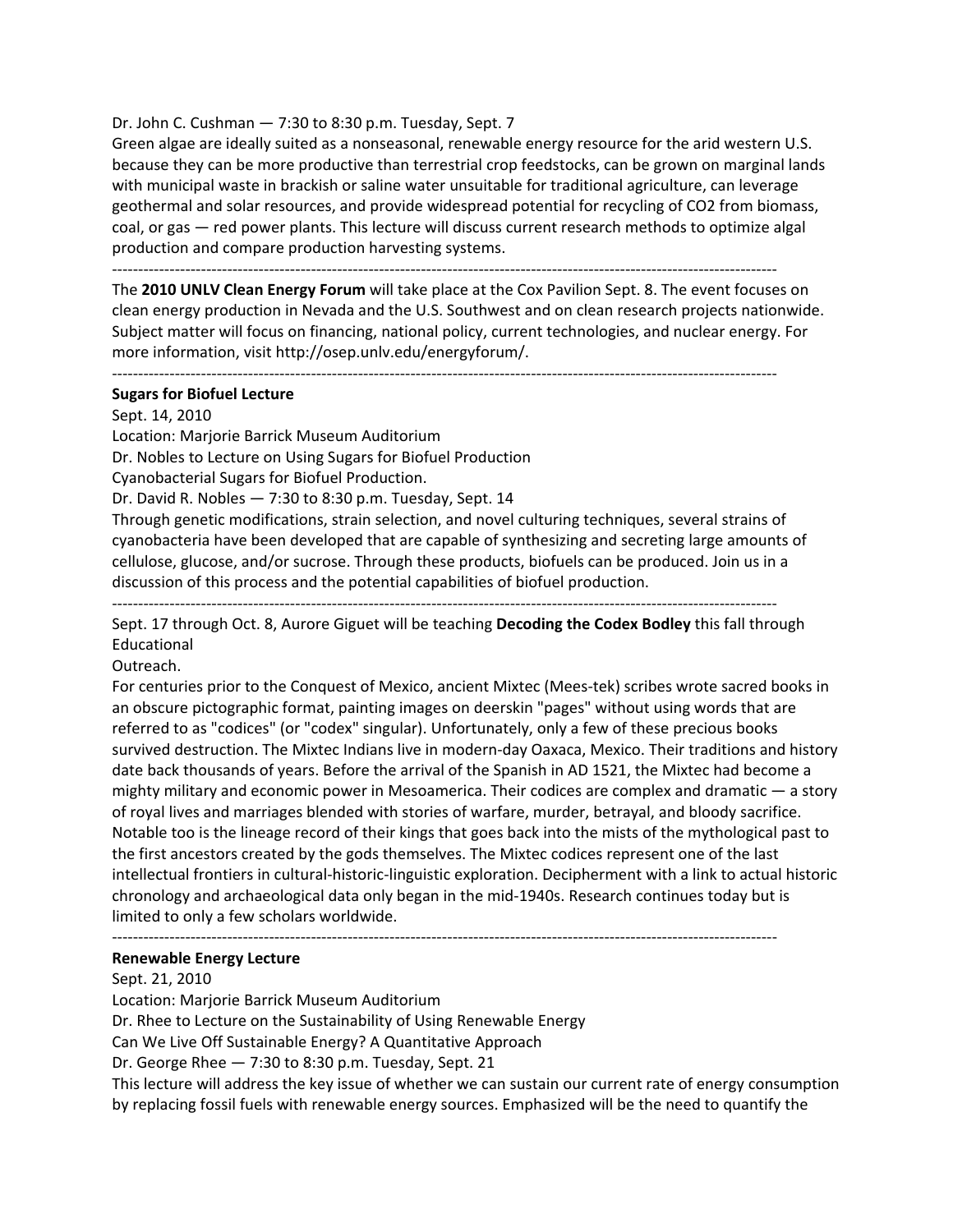problem by estimating the per capita energy consumption by category such as transport, heating, electricity, etc. We will discuss both the scientific and political dimensions of a viable energy plan for our country that does not include fossil fuels.

‐‐‐‐‐‐‐‐‐‐‐‐‐‐‐‐‐‐‐‐‐‐‐‐‐‐‐‐‐‐‐‐‐‐‐‐‐‐‐‐‐‐‐‐‐‐‐‐‐‐‐‐‐‐‐‐‐‐‐‐‐‐‐‐‐‐‐‐‐‐‐‐‐‐‐‐‐‐‐‐‐‐‐‐‐‐‐‐‐‐‐‐‐‐‐‐‐‐‐‐‐‐‐‐‐‐‐‐‐‐‐‐‐‐‐‐‐‐‐‐‐‐‐‐‐‐‐

#### **Blood Drive at the Museum**

Sept. 23, 2010

Location: Marjorie Barrick Museum

#### **Give the gift that costs nothing to give.**

You can be a special person to someone you will probably never meet. When you give blood, you are helping someone who is ill or injured. When you donate blood, you won't get any diseases, because it is perfectly safe to give, but you will get a good feeling about what you're doing. **Sept. 23, 10 a.m. to 2 p.m.** in the Exhibit Hall

‐‐‐‐‐‐‐‐‐‐‐‐‐‐‐‐‐‐‐‐‐‐‐‐‐‐‐‐‐‐‐‐‐‐‐‐‐‐‐‐‐‐‐‐‐‐‐‐‐‐‐‐‐‐‐‐‐‐‐‐‐‐‐‐‐‐‐‐‐‐‐‐‐‐‐‐‐‐‐‐‐‐‐‐‐‐‐‐‐‐‐‐‐‐‐‐‐‐‐‐‐‐‐‐‐‐‐‐‐‐‐‐‐‐‐‐‐‐‐‐‐‐‐‐‐‐‐

#### **Horror Film Festival**

Oct. 1–22, 2010 Location: Marjorie Barrick Museum Auditorium **Join us Friday Nights for Horror Film Fest** Join us for the Marjorie Barrick Museum‐Horror Film Festival Hosted by UNLV Film Department and Short Film Archive Associate Professor and feature film writer‐ director David Schmoeller. **Fridays, Oct. 1–22, 7 to 9 p.m.** OCT. 1 **SHORT:** OH, MY GOD! **FEATURE:** EVIL DEAD II (directed by Sam Raimi, director of Spiderman series)

OCT. 8

**SHORTS:** DOODLEBUG (director of INCEPTION and BATMAN, THE DARK NIGHT); PLEASE KILL MR. KINSKI (short doc

by host David Schmoeller)

**FEATURE:** TOURIST TRAP (based on student Oscar‐nominated Short by David Schmoeller)

OCT. 15

**SHORT:** SPECIAL DELIVERY (Oscar winner, Best Animated Short)

**FEATURE:** PUPPETMASTER

OCT. 22

**SHORT:** RYAN (Oscar winner, Best Animated Short)

**FEATURE:** SCREAM (directed by the master of horror, Wes Craven)

‐‐‐‐‐‐‐‐‐‐‐‐‐‐‐‐‐‐‐‐‐‐‐‐‐‐‐‐‐‐‐‐‐‐‐‐‐‐‐‐‐‐‐‐‐‐‐‐‐‐‐‐‐‐‐‐‐‐‐‐‐‐‐‐‐‐‐‐‐‐‐‐‐‐‐‐‐‐‐‐‐‐‐‐‐‐‐‐‐‐‐‐‐‐‐‐‐‐‐‐‐‐‐‐‐‐‐‐‐‐‐‐‐‐‐‐‐‐‐‐‐‐‐‐‐‐‐

#### **Lunchtime Garden Tour**

Oct. 22, 2010

Location: Marjorie Barrick Museum — Donald H. Baepler Xeric

#### **Take a Lunchtime Tour of the Xeric Garden**

With the return of fall, we start spending more time outdoors. Take a tour through the Donald H. Baepler Xeric Garden for tips and tricks of how to maximize your garden during these cooler months. Join us **Friday, Oct. 22, from 12:15 to 12:45 p.m**. Meet in the lobby of the Barrick Museum. Call 895‐ 3381 for more information. Registration is not necessary.

#### **Homecoming Week Open House**

Nov. 10, 2010 Location: Marjorie Barrick Museum